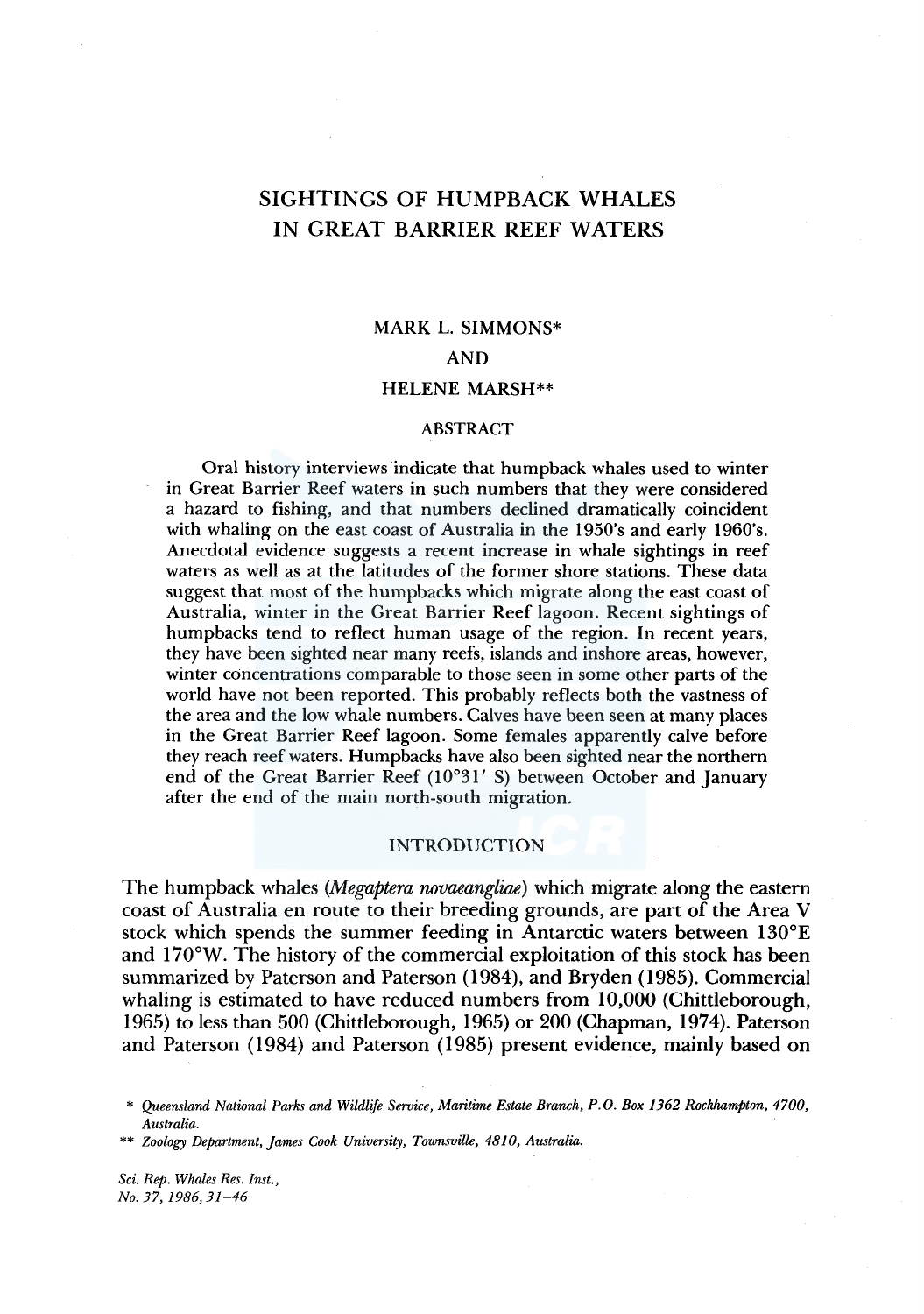observations in the vicinity of 27°S, that this humpback population is now recovering. Bryden (1985) on the basis of cliff-top observations at the same latitude tentatively estimated that about 400 humpbacks were migrating up the east coast of Australia in both 1980 and 1981.

Although it is well established that the main northward migratory stream of humpbacks passes through the waters of southern Queensland in June, July, and August (Paterson, 1985; Bryden, 1985), while the southward migrating whales traverse this area in September, October and November (Paterson, 1985), their low latitude destination is unknown. Dawbin and Falla ( 1949) considered that an area in the Coral Sea north-west of New Caledonia (about 17° to 22°S; 157° to 163°E) was the breeding ground of the humpbacks passing along the eastern coast of Australia. Their opinion was based on examination of the charts of American whalers (Townsend, 1935) who are unlikely to have traversed the dangerous waters of the Great Barrier Reef (Fig. 1) as their preferred target was the sperm whale, which would not be expected to occur in shallow reef waters. Paterson and Paterson (1984) point out that there is no proof of a humpback migratory route between the eastern Australian coast and the Coral Sea, and present evidence that at least some humpbacks calve in the waters of the Great Barrier Reef. However, locations with winter concentrations such as those observed in Hawaii and the West Indies (Winn *et al.,* 1975; Herman and Antinoja, 1977; Tyack and Whitehead, 1982; Whitehead and Moore, 1982) have not been identified.

This paper adds to our knowledge of humpback whale migrations by documenting historical and recent sightings in Great Barrier Reef waters. These observations have resulted from the developing management, surveillance and research activity in the area plus the increased interest of the general public in whales.

#### METHODS

#### *Oral History*

In 1982-83, staff of the History Department of James Cook University conducted a series of taped interviews for the Great Barrier Reef Marine Park Authority. The major objective of this project was to document information on the incidence of the crown-of-thorns starfish, *Acanthaster planci,* on the Great Barrier Reef prior to 1960, however, additional information was recorded which could be of use to marine scientists. Informants were chosen on the basis of their sustained reef experience and included people such as trochus shell divers, fishermen, and charter boat operators.

The interview tapes are indexed by subject. They were made available to us by the Great Barrier Reef Marine Park Authority. Whales were mentioned on 28 of the 69 tapes. Relevant data, such as information indicating specific identification, locations and numbers of whales, presence of calves, and direction of travel were extracted by one of us  $(M.\overline{S})$ .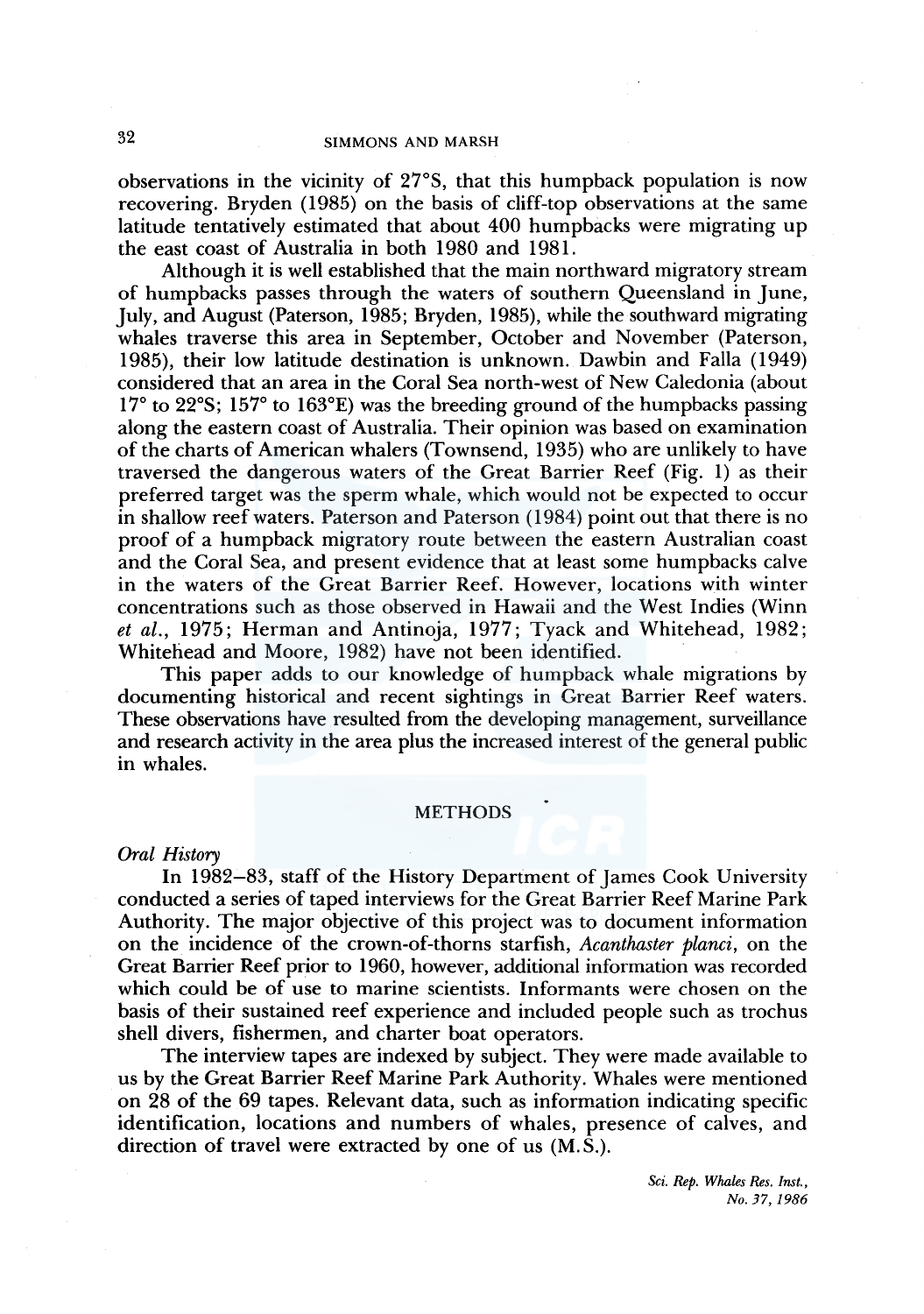

Fig. 1. Map of the Great Barrier Reef area showing the major locations mentioned in the text and the locations where the oral history informants indicated that they had sighted humpbacks. The 200m contourline is shown.

Additional data of this nature were made available by Andrew Smith who has done extensive interviews with residents of the Hope Vale Aboriginal Community near Cooktown (l5°30'S; 145°15'E).

#### *Recent sightings*

*Capricornia Section of the Great Barrier Reef Marine Park* 

Aerial surveillance: Queensland National Parks and Wildlife Service (Q.NPWS) personnel conducted regular (usually twice weekly) aerial surveillance

*Sci. Rep. Whales Res. Inst., No. 37, 1986* 

i.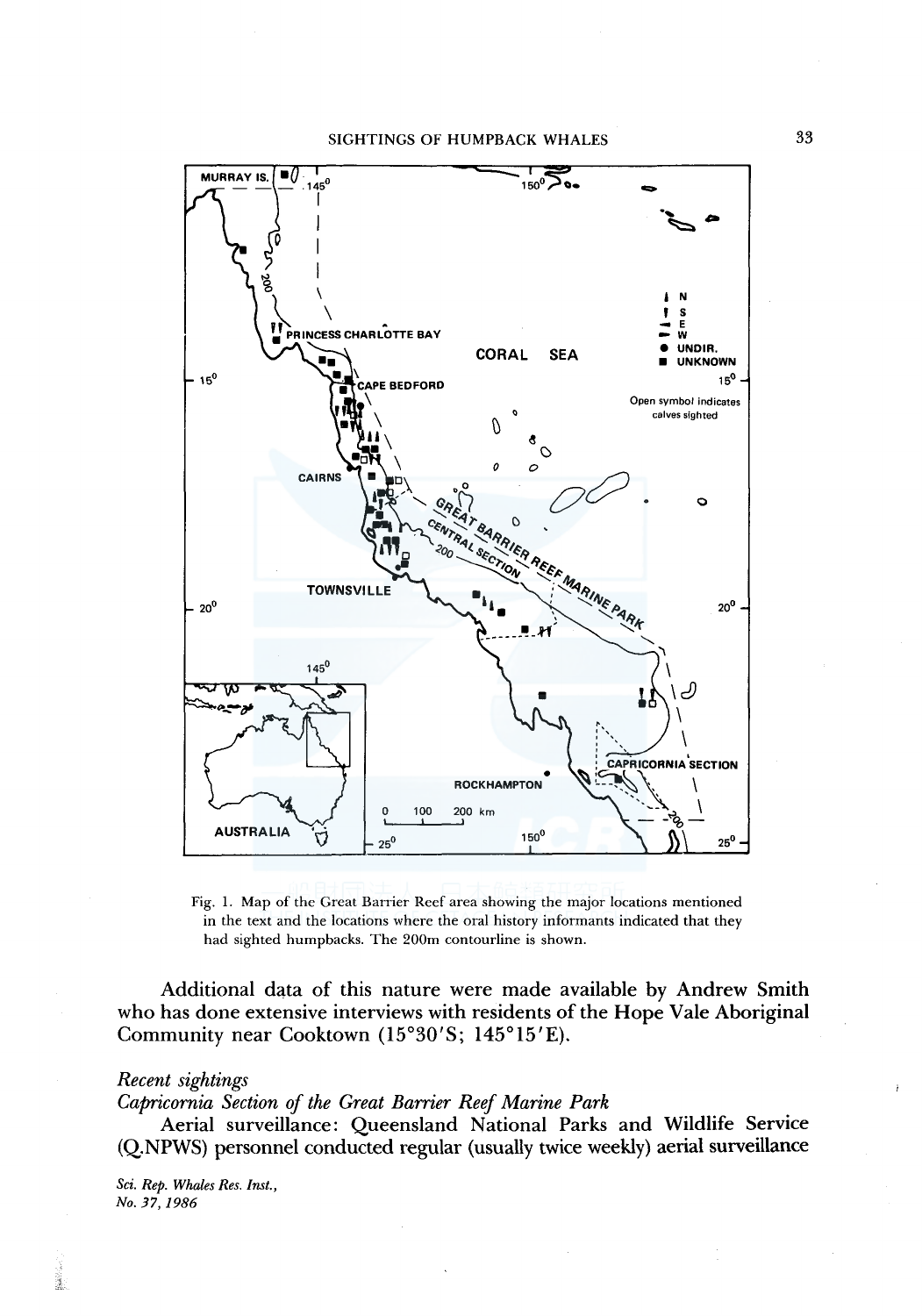

m (a) 1983 and (b) 1984. The numbers do not represent actual group sizes but the total number of humpbacks observed in each 100 km<sup>2</sup><br>grid square during the year. The corresponding numbers of calves are given in brackets. grid square during the year. The corresponding numbers of calves are given in brackets. The routine flight path of the Q.NPWS surveillance flights is indicated.

in (a) 1983 and (b) 1984. The numbers do not represent actual group sizes but the total number of humpbacks observed in each 100 km2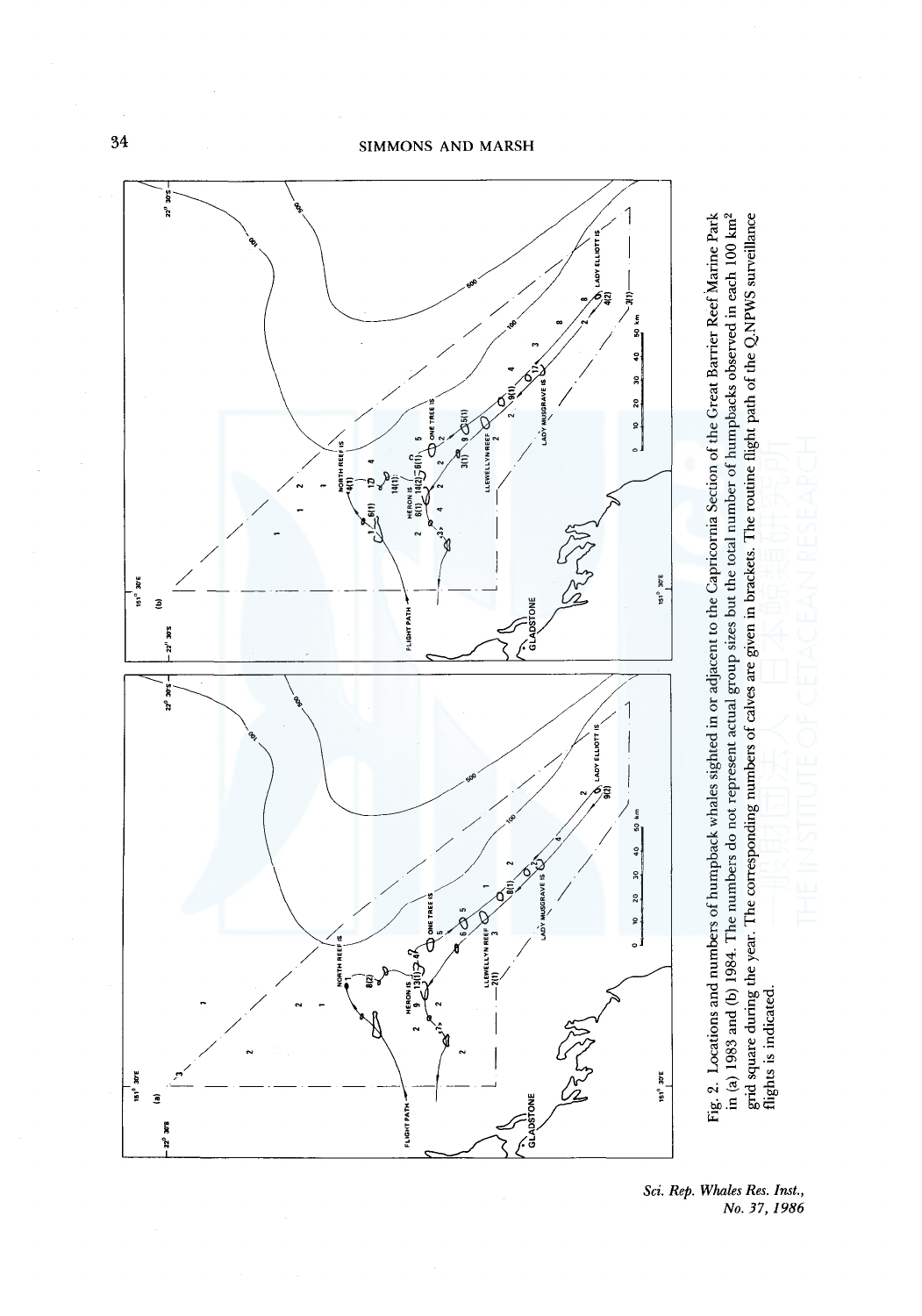

Fig. 3. Aerial photograph of a humpback mother and calf sighted near Wilson Island in the Capricornia Section of the Great Barrier Reef Marine Park during a Q.NPWS surveilance flight on July 20 1985. The light colour and small size of the calf suggest that it was newborn.

of this area in 1983 and 1984. The primary purpose of these flights was to monitor human activities, however they also provided the opportunity to observe natural phenomena, although such observations had a much lower priority. The regular flight plan is illustrated in Fig. 2; once per month the flight was extended slightly southward to cover Lady Elliott Island, the southern extremity of the Great Barrier Reef.

The aircraft used was a high-wing, twin-engine Partenavia. Patrols were flown at a height of 152 m  $(500')$ ; clearance to descend to 30.5 m  $(100')$  was available if required. The number of observers ranged from one (usually) to three; all crew plus pilot communicated via an intercom system. On some flights, the rear door of the aircraft was removed providing an expanded field of view and greater manoeuvrability for taking photographs for one observer. All photographs e.g. Fig. 3, have been taken using a hand-held 35 mm Canon AE-1 camera fitted with a data back and motor-drive or a Pentax super program fitted with a 300 mm lens.

The aircraft orbited each group of whales to allow photography and the recording of data on location, group sizes (a group was defined as a subjectively distinct clump), numbers of calves (other age groups could not be reliably distinguished), direction of swimming, sizes, behaviour, distinguishing marks,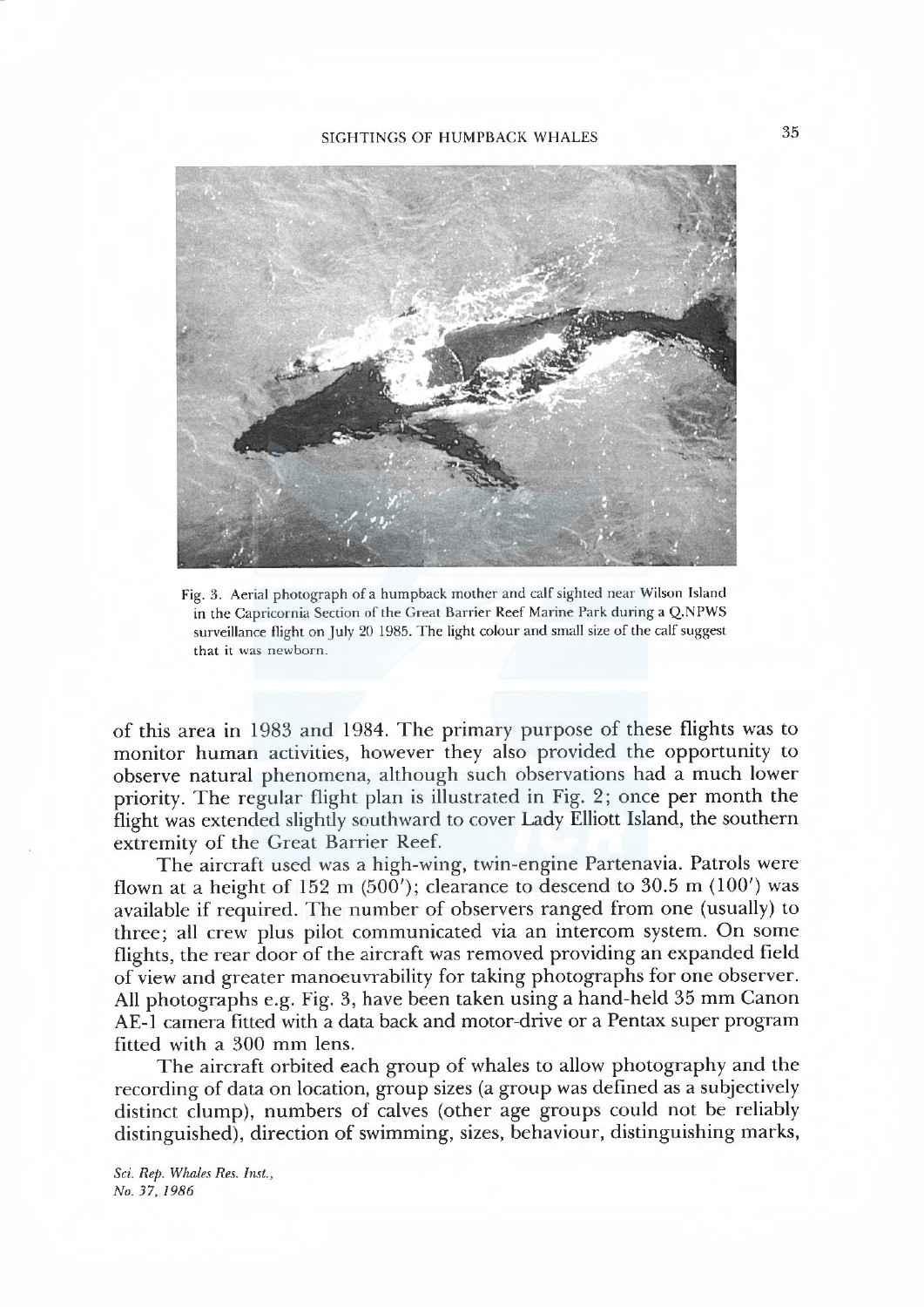association with other animals, and weather and sea conditions. Thirty-four percent of sightings in 1983 and 38% in 1984 were made on Q.NPWS surveillance flights.

Surface surveillance: Humpback whales were also photographed and observed as detailed above by Q.NPWS field staff during routine boat patrols; sometimes surface and aerial observations were co-ordinated by radio contact between boat and aircraft. Ten percent of observations recorded in 1983 and 7% in 1984 were made during Q.NPWS surface surveillance. A further 10% of observations in 1983 and 7% in 1984 were made incidentally by Q.NPWS staff.

Incidental observations: A public education programme about whales in the Marine Park was conducted by Q.NPWS personnel at Heron Island. Standard whale sighting forms including graphic information on how to identify a humpback whale were prominently available at the Heron Island Resort and Research Station and distributed to dive shop owners, charter boat operators and pilots operating in the area including those from the Australian Coastal Surveillance Centre who regularly patrol the Great Barrier Reef. Australian Coastal Surveillance Centre Staff made 20% of observations in 1983; 15.5% in 1984. Other sources of incidental information included the staff of Lloyd's Helicopters ( 14% of sightings in 1983; 3.5% in 1984) and the general public (16% in 1983; 24% in 1984).

### *Other regions of the Great Barrier Reef Marine Park*

Incidental observations: Since 1980, standard humpback whale sighting forms have been distributed by a group of biologists at James Cook University and by the Great Barrier Reef Marine Park Authority. The forms have been sent to a wide range of reef users including research workers, fishermen, charter-boat operators, dive-shop owners, aircraft pilots, lighthouse keepers, and observers on the Coastwatch Flights (which traverse the Great Barrier Reef lagoon on 28 days each month). Whale field guides including Leatherwood *et al.* (1976) were distributed to regular observers. All observers were encouraged to forward photographs of sightings.

#### RESULTS

#### *Oral History*

Review of the oral history tapes and the information collected by Andrew Smith confirmed that humpback whales were common in the winter in many parts of the Great Barrier Reef Region prior to the l 960's. Indeed, they were considered a hazard of concern to fishermen. Specific locations identified by informants are summarized in Fig. 1.

Interviews were recorded with 36 men as part of the Oral History Project. Twenty-six of the informants mentioned whales and 23 of these gave information indicating that encounters with humpbacks occurred frequently through the winter months from June to October inclusive. Several interviewees spoke of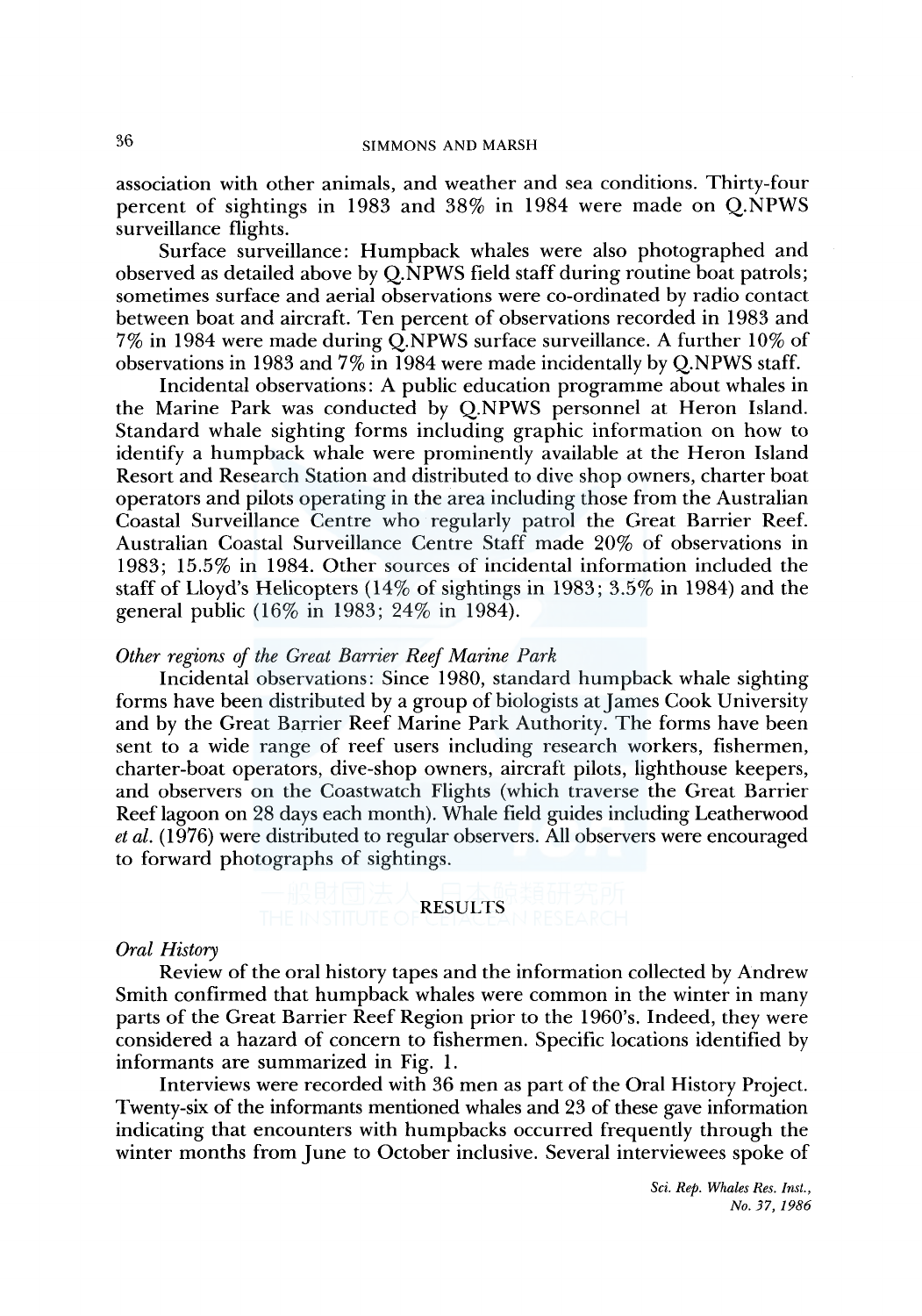vast numbers of whales sighted in a single season. For example, Mr Derek Scott spoke of "hundreds and hundreds" of whales, whereas Mr Don Duffy recalled that observing "50 to 60" whales in a single day was not unusual.

Nearly all the informants were emphatic that there was a very significant decline in the number of whales visiting the Great Barrier Reef waters around the 1960's. Some men were remarkably precise in naming the year of the whales' disappearance. For example, Mr Adrian Cummings nominated 1962-63 as the end of the whale era: 1962 was the last year that whales were captured commercially on the east Australian coast (Paterson and Paterson, 1984).

Several informants stressed that although they had not sighted humpbacks in Great Barrier Reef waters for 15 to 20 years, they had seen them again in small numbers in the last five or six years.

#### *Recent Sightings*

*Capricornia survey: latitude* 24° 15'S - 22° 30'S

Locations where humpback whales were sighted within the Capricornia Section of the Great Barrier Marine Park in 1983 and 1984 are summarized in Figs 2a and 2b respectively. Most animals were sighted within 10 km of islands or reefs; it is not known to what extent this pattern is a function of the human usage of the area which in turn also determines the aerial surveillance flight paths (refer Fig. 2).

In 1983, 116 whales were sighted on a total of 50 occasions. Fifty-three individuals (45.7%) were moving north, 44 (37.9%) south. In 1984, there were 58 sightings of a total of 160 individuals. Sixty-three whales (39.4%) were classified as moving north, 49 (30.6%) as moving south. Details are summarized in Table 1. There were no obvious differences between the locations at which northward and southward moving whales were seen. The likelihood that an individual whale was resighted one or more times is unknown.

Table 1 summarizes the monthly sightings for 1983 and 1984. The first sightings for the season were made on June 13 in 1983 and on June 24 in 1984. In 1983, approximately equal numbers of whales were sighted in July, August, September and October, however in 1984 sightings peaked in August. In both years the last sightings were made in the last week of October.

The first group of southerly migrating whales was sighted on August 20 in 1983. In contrast, in 1984 a group of four whales (no calves) was seen travelling in a south-easterly direction on June 30. Although in both years, the majority of animals were travelling north in June/July and south in September/October, two groups of humpbacks were seen travelling north in the second half of October 1984; both groups included one calf.

Calves were first sighted on August 20 in 1983 travelling south, and on August 15 in 1984 travelling north-west. Eight calves were observed in 1983  $(6.9\%$  of sightings), 13  $(8.1\%)$  in 1984; the difference is not significant (G with William's correction =  $0.04$ ; 1 d.f.; P  $> 0.5$ ). More than half the calves (52%) observed in 1983-84 were accompanied by only one other animal, presumably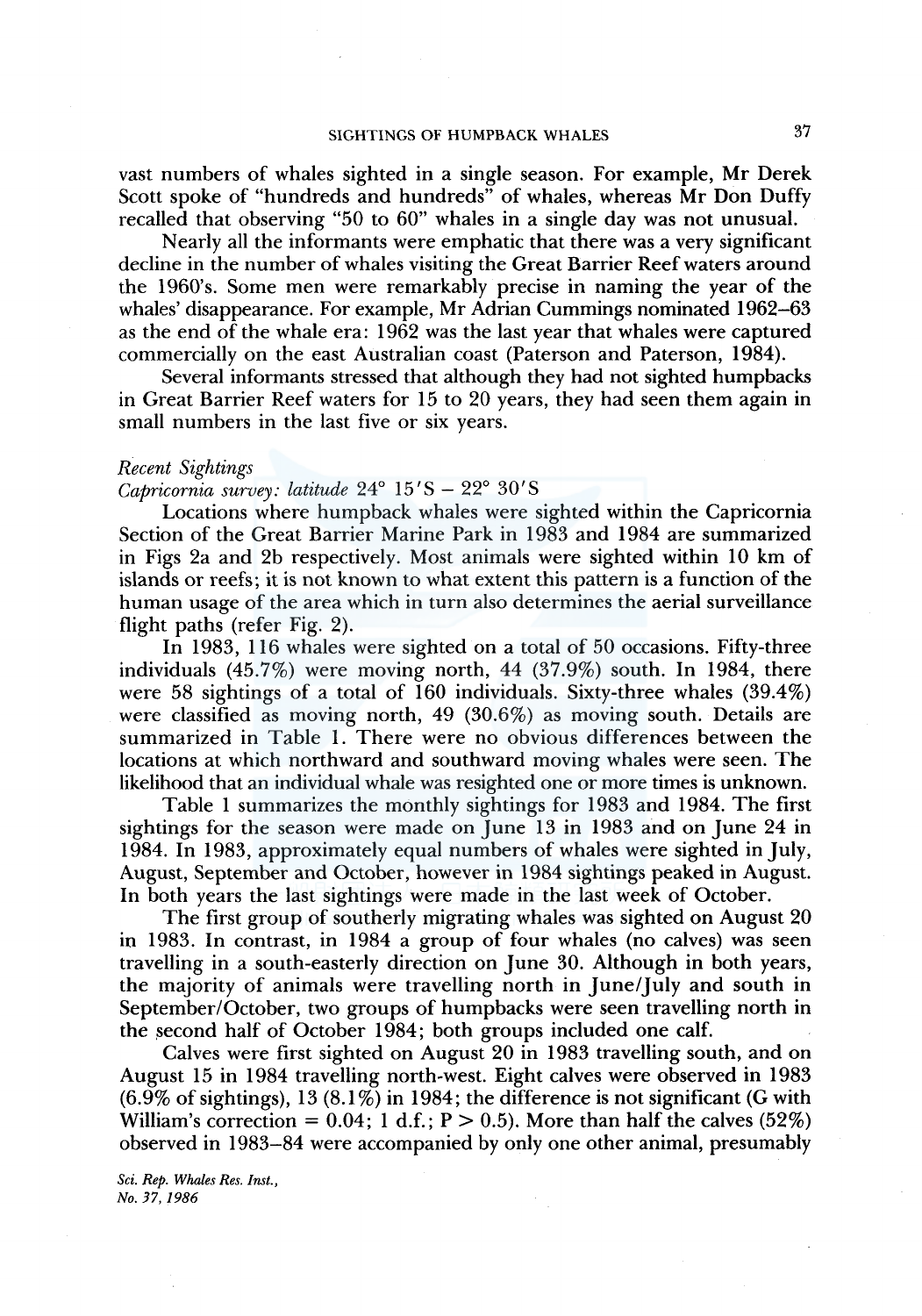## 38 SIMMONS AND MARSH

| Month        |    | Whales sighted                        |          | No. of groups travelling in various directions |          |                                           |   |
|--------------|----|---------------------------------------|----------|------------------------------------------------|----------|-------------------------------------------|---|
|              |    | No. groups No. individuals No. calves |          |                                                |          | Northerly Southerly Non-directional Other |   |
| 1983         |    |                                       |          |                                                |          |                                           |   |
| June         | 4  | 8                                     | $\bf{0}$ | 3                                              | $\Omega$ |                                           |   |
| July         | 14 | 32                                    | 0        | 13                                             | 0        |                                           |   |
| August       | 10 | 21                                    |          | 4                                              | 2        | 3                                         |   |
| September    | 15 | 28                                    |          | 4                                              | 6        | 5                                         |   |
| October      | 7  | 27                                    | 5        | $\mathbf{0}$                                   |          | 0                                         |   |
| <b>TOTAL</b> | 50 | 116                                   | 8        | 24                                             | 15       | 10                                        |   |
| 1984         |    |                                       |          |                                                |          |                                           |   |
| June         | 5  | 13                                    | $\Omega$ | $\overline{4}$                                 |          |                                           |   |
| July         | 15 | 39                                    | o        | 9                                              | 2        |                                           |   |
| August       | 15 | 54                                    | 2        | 6                                              | 5        |                                           |   |
| September    | 13 | 28                                    | 8        |                                                | 6        |                                           | 5 |
| October      | 10 | 26                                    | 3        | $\overline{2}$                                 | 6        | 2                                         |   |
| <b>TOTAL</b> | 58 | 160                                   | 13       | 22                                             | 20       | 8                                         | 8 |

TABLE l. SIGHTINGS OF HUMPBACK WHALES IN THE CAPRICORNIA SECTION OF THE GREAT BARRIER REEF MARINE PARK (NEAR LATITUDE 24°15'S - 22°30'S)

the mother. Single calves were seen with up to six adults. One group of seven animals included two calves.

The observed relative frequencies of the different social groupings identified by Darling *et al.* ( 1983) is summarized according to direction of travel and month in Fig. 4. Although the frequency of social grouping was independent of the direction of travel (G with William's correction  $= 15.29$ ; 10 d.f.;  $P > 0.10$ ), it was not independent of month (G with William's correction  $= 34.73$ ; 20 d.f.  $P < 0.025$ ), largely because calves were not seen until the second half of the season. The most common grouping observed for all directions of travel and in all months was two or three adults. Bryden ( 1985) noted that the most frequently observed group size of the northern migration at 27°S was two whales; the largest group observed at this time was four.

## *Other parts of the Great Barrier Reef Region*

Details of sightings are summarized in Fig. 5 and Table 2. The sightings coincide with areas of human usage. For example, the high frequency of flights between the coasts and reefs in the Whitsunday Island area undoubtedly contributed to the high humpback sighting rate in this area. It is likely that humpbacks use the Great Barrier Reef lagoon more widely and evenly than these data indicate.

Calves have been confirmed as far north as the reefs off Cairns (about 16°30'S see Fig. 1), and at a wide range of locations in the Central Section of the Great Barrier Reef Marine Park (see Figs 1 and 5). The animals off Cairris were observed in August (Table 2). In contrast to the areas south of 21°S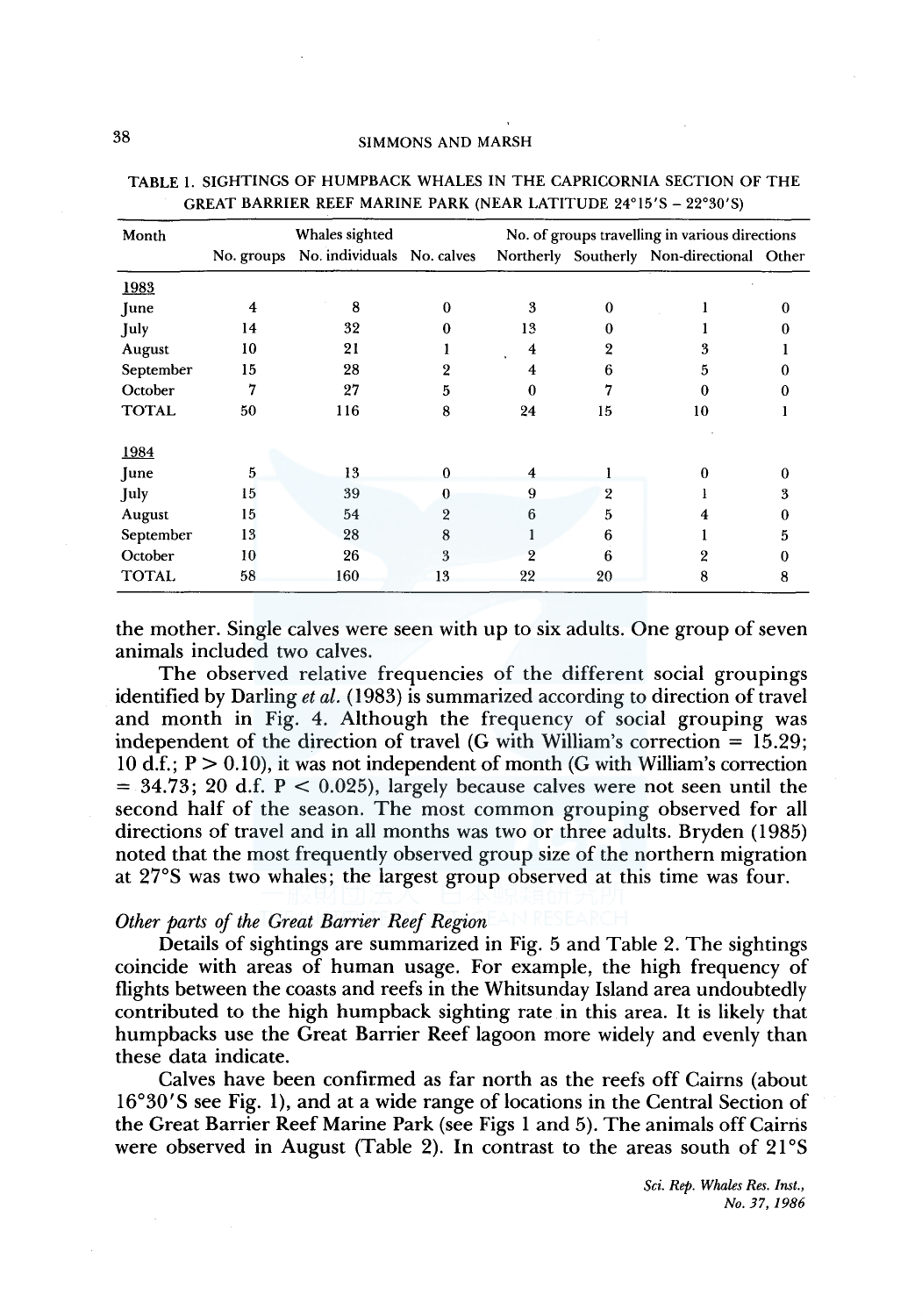## TABLE 2. INCIDENTAL SIGHTINGS OF HUMPBACK WHALES IN GREAT BARRIER REEF WATERS NORTH OF LATITUDE 23°S (BUT EXLUDING THE CAPRICORNIA SECTION OF THE GREAT BARRIER REEF MARINE PARK) BETWEEN 1980 AND 1984 INCLUSIVE

| Month             | Whales sighted |                                                                                         |    | No. of groups travelling in various directions <sup>2</sup> |    |                                                                                                        |  |
|-------------------|----------------|-----------------------------------------------------------------------------------------|----|-------------------------------------------------------------|----|--------------------------------------------------------------------------------------------------------|--|
|                   |                | No. groups No. individuals <sup>1</sup> No. calves                                      |    |                                                             |    | Northerly Southerly Non-directional Other                                                              |  |
|                   |                | Between $9^{\circ}S$ and $11^{\circ}S$ (near Don Cay, Murray Island, 10°31′S, 143°45′E) |    |                                                             |    |                                                                                                        |  |
| November          | 33             | 164                                                                                     |    |                                                             |    |                                                                                                        |  |
|                   |                | Between 15°S and 17°S (near Michaelmas Cay, Upolo Cay, Green Island)                    |    |                                                             |    |                                                                                                        |  |
| August            |                |                                                                                         |    |                                                             |    |                                                                                                        |  |
| Broadhurst Reef). |                |                                                                                         |    |                                                             |    | Between 17°S and 19°S (near Dunk Island, Beaver Cay, Rib Reef, Wheeler Reef, Keeper Reef, Davies Reef, |  |
| July              |                | 23                                                                                      |    |                                                             |    |                                                                                                        |  |
| August            |                | 15                                                                                      |    |                                                             |    |                                                                                                        |  |
| September         |                |                                                                                         |    |                                                             |    |                                                                                                        |  |
| <b>TOTAL</b>      |                |                                                                                         |    |                                                             |    |                                                                                                        |  |
|                   |                | Holbourne Island, Whitsunday Islands and associated reefs, Smith Group of Islands)      |    |                                                             |    | Berween 19°S and 21°S (near Cape Cleveland, Magnetic Island, "Yongala" wreck, Cape Bowling Green,      |  |
| July              | 10             | 27                                                                                      |    |                                                             |    |                                                                                                        |  |
| August            | 14             | 41                                                                                      |    |                                                             |    |                                                                                                        |  |
| September         |                | 31                                                                                      |    |                                                             |    |                                                                                                        |  |
| October           |                |                                                                                         |    |                                                             |    |                                                                                                        |  |
| <b>TOTAL</b>      | 42             | 101                                                                                     | 14 |                                                             | 14 |                                                                                                        |  |
|                   |                | between Swain Reefs and Capricorn Channel.)                                             |    |                                                             |    | Between 21°S and 23°S (near Pompey Reefs, Sarina, Percy Isles, Duke Island Group, Cape Townshend,      |  |
| July              |                |                                                                                         |    |                                                             |    |                                                                                                        |  |
| August            |                |                                                                                         |    |                                                             |    |                                                                                                        |  |
| September         | 13             | 28                                                                                      |    |                                                             |    |                                                                                                        |  |
| <b>TOTAL</b>      | 19             | 39                                                                                      |    |                                                             |    |                                                                                                        |  |
| $\cdot$           |                |                                                                                         |    |                                                             |    |                                                                                                        |  |

1 if some doubt over number the lowest estimate taken. 2 direction of travel not always recorded.

3 very diffuse groupings. 4 all but one seen outside the outer Barrier Reef.

5 includes one cow seen with two calves.

where none of the 75 humpbacks seen in July have been calves and where calves are first seen in August (Table 1), 11 of the 50 humpbacks recorded between 17° and 21°S in July were calves. The difference is significant (G with William's correction =  $20.77$ ; 1 d.f.; P < 0.001), suggesting that the whales tend to calve north of 21°S.

Although the proportion of calves (17/113 or 15% of sightings) seen north of 21<sup>°</sup>S in 1983–84 was higher than that seen in reef waters including Capricornia south of this latitude (28/279 or 10%), the difference is not significant (G with William's correction =  $2.81$ ; 1 d.f.; P  $> 0.05$ ).

Group sizes are available for 18 calves sighted between 15° and 21°S. Eleven  $(61\%)$  were accompanied by only one animal, presumably the mother. Single calves were also seen with two, four and six escorts (on one occasion each). Two calves were seen with two adults (once), and three animals (twice). One adult flanked by two calves was followed by a dive boat for about 15 minutes off the 'Yongala' wreck (south of Cape Bowling Green) on the 31 July 1984.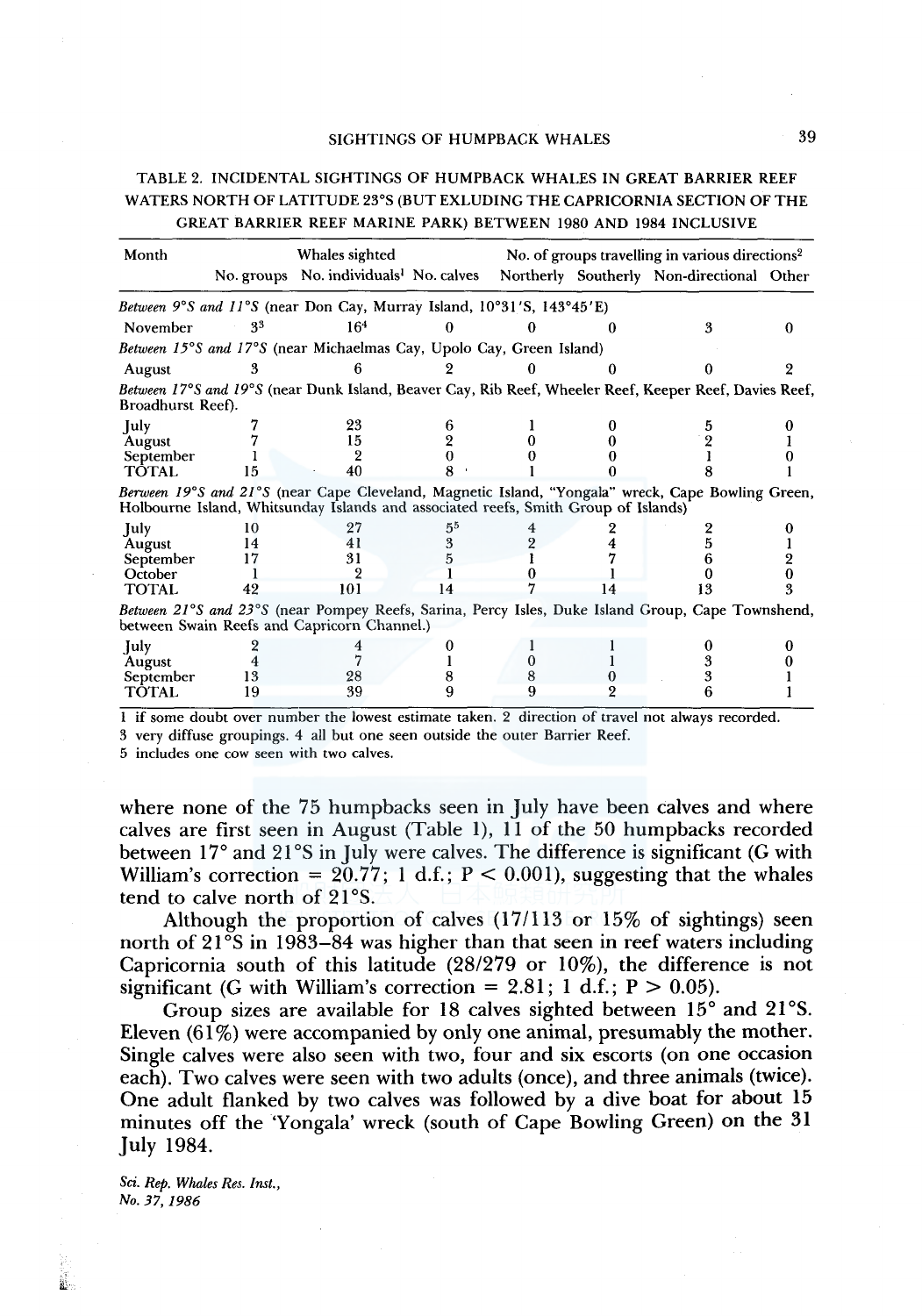

Fig. 4. Relative frequency of the different social groupings identified by Darling *et al.,*  (1983) which were recorded in the Capricornia Section of the Great Barrier Reef Marine Park in 1983-84 and summarized according to direction of travel and calender month.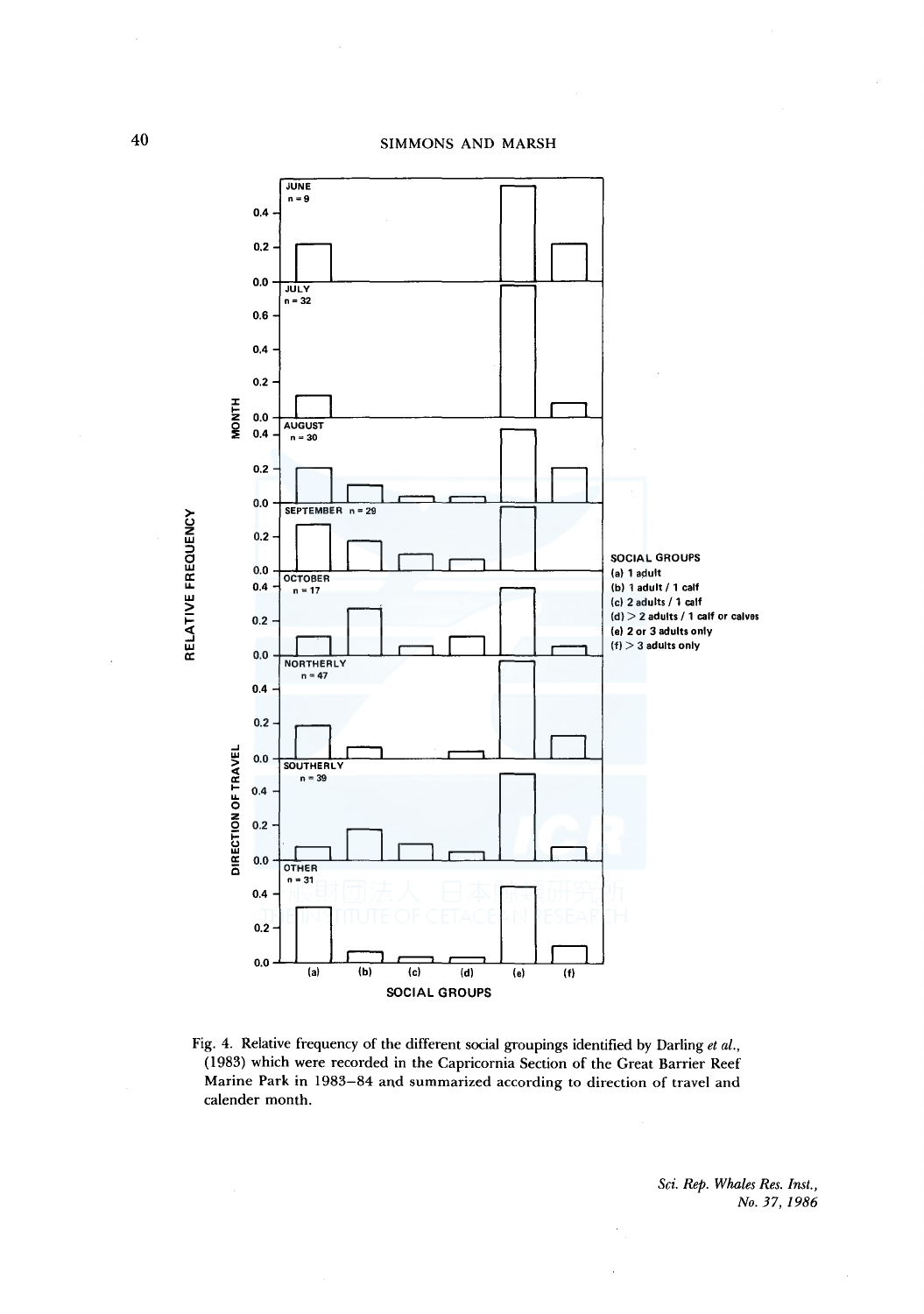



ci. Rep. Whales Res. Inst.<br><sup>1</sup>o. 37, 1986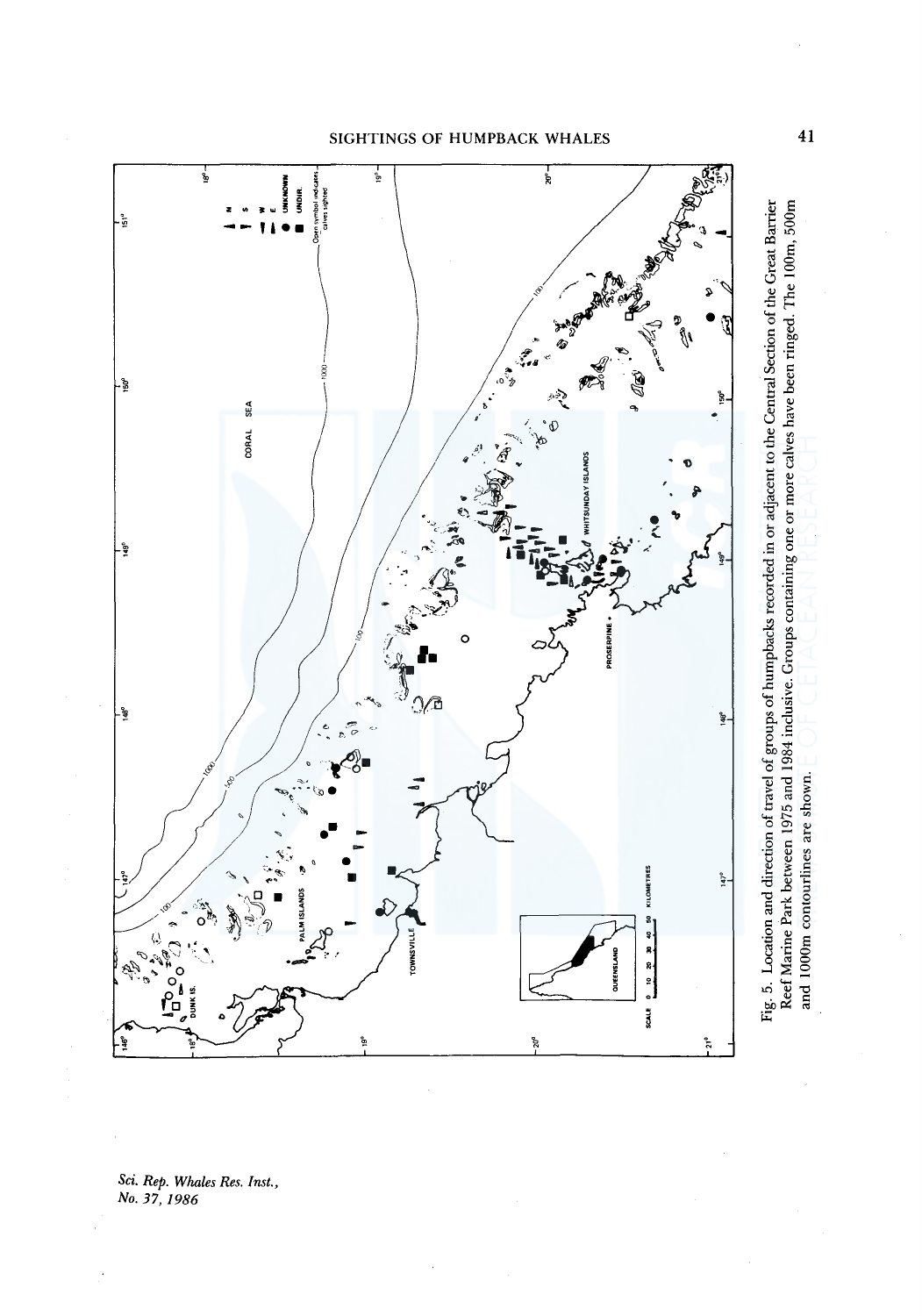## 42 SIMMONS AND MARSH

No calves were seen among the humpbacks sighted in the Murray Island area (10°31 'S see Fig. 1) in the second half of November in 1981 and 1983 (Table 2). The 1981 sighting made by charter boat operator Mr Perry Harvey was of a very scattered aggregation of 10 to 20 whales. All were outside, but within two miles of, the outer Barrier Reef. Humpbacks were also seen in this area by one of us (HM) during an aerial survey in November 1983. A single animal was observed inside the outer Barrier at approximately 10°31 'S; 143°45'E. A diffuse group of five animals was also seen just outside the northern end of the outer Barrier Reef. The simultaneous occurrence of four whale sharks in the same area suggests that it may be rich in plankton in November. A Murray Islander leader, Mr Sam Passi, explained that whales fitting the description of humpbacks are regularly seen between October and January. Most are seen between Murray Island and the outer Barrier Reef. The Murray Islanders have a whale totem indicating that they regard these whales as significant, and suggesting that their occurrence in these waters in the Austral summer is long-standing.

#### DISCUSSION

"The Great Barrier Reef extends for about 2300 km along the east coast of Queensland (Fig. 1) from about 9° to 25°S with the outer reefs 23 to 260 km from the coast. The Barrier Reef bounds a lagoon, very much broken up by reefs, having a mean depth of 35 m and in which depths of over 60 m are uncommon" (Pickard *et al.,* 1977). The vastness of this region is difficult to comprehend. According to statistics supplied by the Great Barrier Reef Marine Park Authority, the 'Great Barrier Reef Region' has an area of 348,700 km2 and contains 2,904 gazetted reefs.

Both oral history accounts and recent sightings document the seasonal occurrence of humpbacks over much of this lagoon. Apart from those in the Murray Island area (10°31'S), most recent sightings have been south from about 16°. This may simply be the result of the pattern of human usage of the region. The oral history accounts indicate that humpback sightings used to be commonplace between June and September at least as far north as Princess Charlotte Bay  $(14^{\circ}25'S)$ , and that in some areas the whales occurred in such numbers that they were considered a real hazard to shipping. We are unable to determine whether the low number of historical records from the area between Princess Charlotte Bay and Torres Strait is an artefact of the low level of human activity or a reliable indication of whale habitat usage.

Most of the historical accounts agree that humpback sightings in Great Barrier Reef waters dramatically decreased coincident with the period of coastal whaling from east coast shore stations from 1952 to 1962. There is also anecdotal evidence to suggest that numbers are begining to build up again in Great Barrier Reef waters. This apparent recovery is also coincident with the increase in numbers being documented during the east coast migration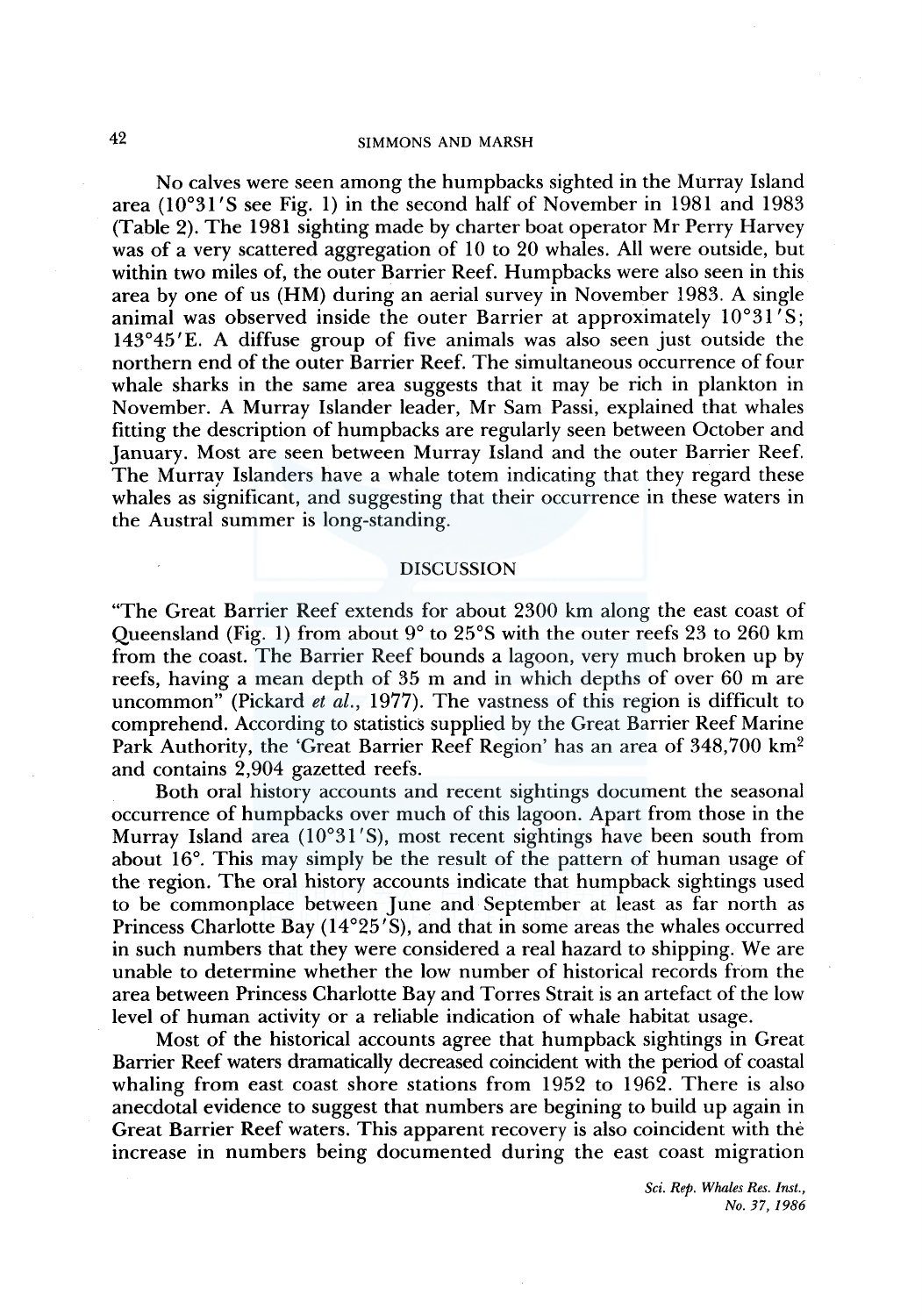further south (see Paterson and Paterson, 1984). All this suggests that the humpbacks migrating along the east coast of Australia mostly winter in the Great Barrier Reef lagoon. The observed contemporary absence of winter concentrations of humpbacks from these waters is probably a consequence of both the vastness of the area and low whale numbers.

Our records show that calves tend to be seen north of  $21^{\circ}$ S earlier in the year than in the Capricornia Section (Tables 1 and 2), suggesting that whales are migrating though the waters of Capricornia en route to their breeding grounds. However, the observation of a humpback cow with a light-coloured, apparently new-born calf in shallow water near Wilson Island  $(23^{\circ}18'S;$ 151° 55 'E) on July 20 1985 (Fig. 3) suggests that some humpbacks calve in Capricornia. Paterson and Paterson (1984) and Paterson (1985) present evidence indicating that some humpbacks give birth even before reaching Great Barrier Reef waters. They base their conclusion on an eye-witness report of a humpback giving birth at Rooney Point  $(24^{\circ}49'S; 153^{\circ}07'E)$ , and on two separate sightings of humpbacks each accompanied by a small calf tracking north past Cape Moreton (27°02 'S) on August 30 1982 and June 27 1984 respectively. A cow and calf were also seen tracking north in the channel near Heron Island (23°26'S; 151°55'E) on July 23 1985. We have also seen whales with calves tracking northward in the second half of the season at other locations in Great Barrier Reef waters.

The breeding areas in Hawaii and the West Indies are characterized by shallow waters (15 m to 60 m deep, see Whitehead and Moore, 1982) with surface water temperatures of 25°C, and 24° to 28°C respectively (Herman and Antinoja, 1977; Whitehead and Moore, 1982). Most of the Great Barrier Reef lagoon is of a suitable depth, but if such temperatures are important, we would expect most humpbacks to calve north of about l4°30'S (see Fig. 6). This seems unlikely in view of the observations discussed above and the lack of recent sightings from the northern area. The distribution of recent sightings of whales with calves north of 21°S (Fig. 5 and Table 2) suggests that calving is occurring over a wide area.

The historical (Fig. 1) and recent sightings (Table 2) of humpbacks in the Murray Island area near the northern tip of the Great Barrier Reef after the end of the main north-south migration along the east coast of Australia is surprising and warrants further investigation, particularly in the light of Paterson's observations of whales tracking north in late September (see Paterson, 1985). The reliability of the observed direction of travel as an indication of the overall direction of migration also needs to be assessed, especially for southward migrating whales whose movement tends to be erratic (Bryden, 1985).

In view of the huge areas involved, and the increasing level of aerial surveillance resulting from the implementation of management plans for the various sections of the Great Barrier Reef Park, we consider that it would be premature to mount dedicated aerial surveys for humpback whales in the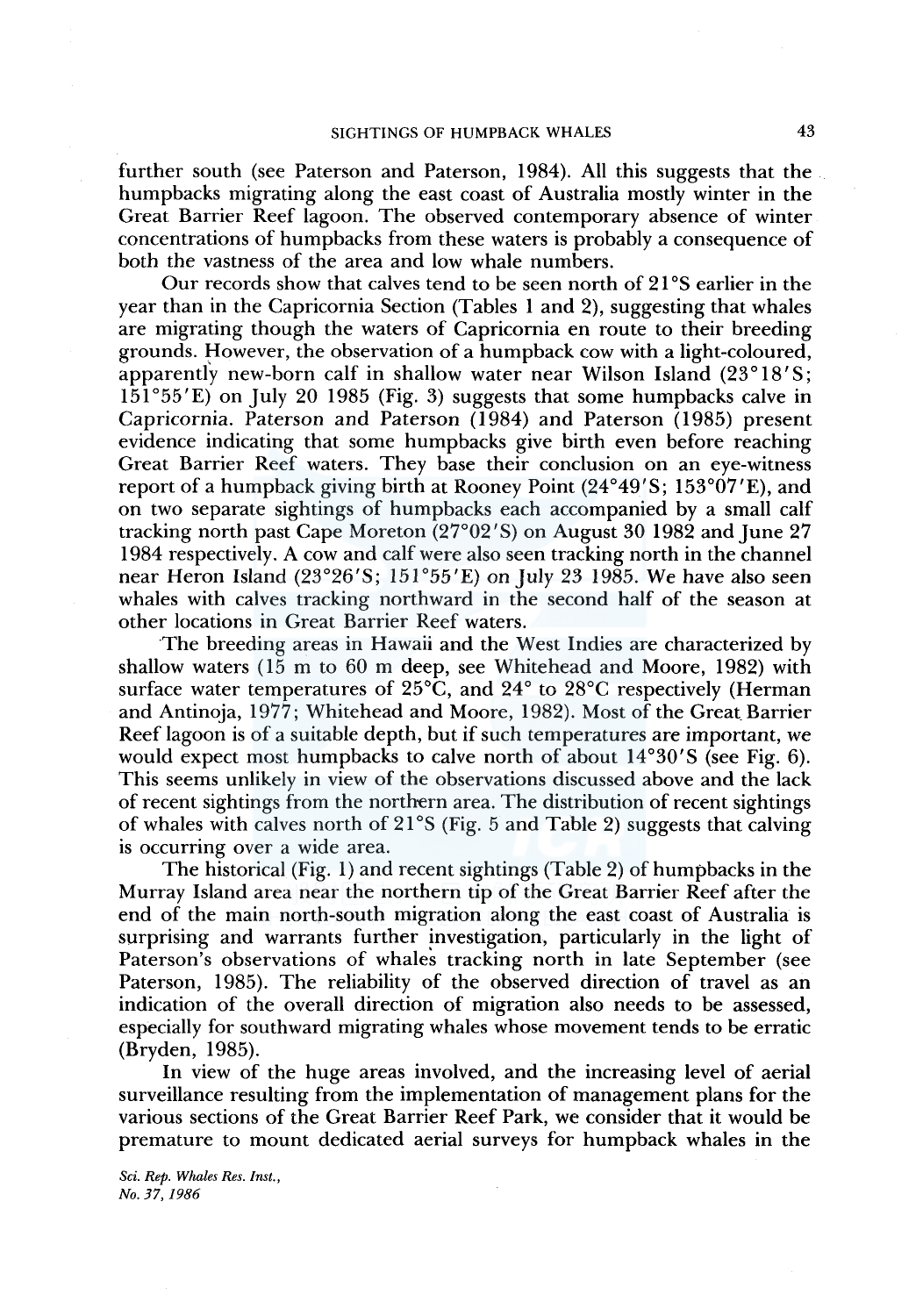

Fig. 6. Surface water temperatures during the Austral winter along the inshore waters of the Great Barrier Reef lagoon (data from Brandon, 1973; figure modified from Pickard *et al.,* 1977). Northern Zone -10°30' to 14°30'S; Central Zone - 14°36' to  $19°30'S$ ; Southern Zone -  $20°30'$  to  $24°30'S$ ).

Great Barrier Reef lagoon. The success of such surveys is almost certainly weather-dependent. Bryden (1985) suggests that sighting is much reduced when skies are overcast and winds greater than Beaufort 5. Unfortunately, the occurrence of whales in reef waters coincides with the season of south-east trade winds which means that seas are often rough (Pickard *et al.,* 1977). However, the upgraded incidental sightings programme presently· being developed by the management agencies offers an excellent opportunity to systematically acquire more background data and to document the expected recovery of whale stocks.

Improvements planned for this programme include more detailed guidelines for data collection to eliminate some of the problems that emerged during this analysis. We found, for example, that all the data on behaviour, as well as the data on direction of swimming and group size collected outside the Capricornia Section of the Great Barrier Reef Marine Park, were too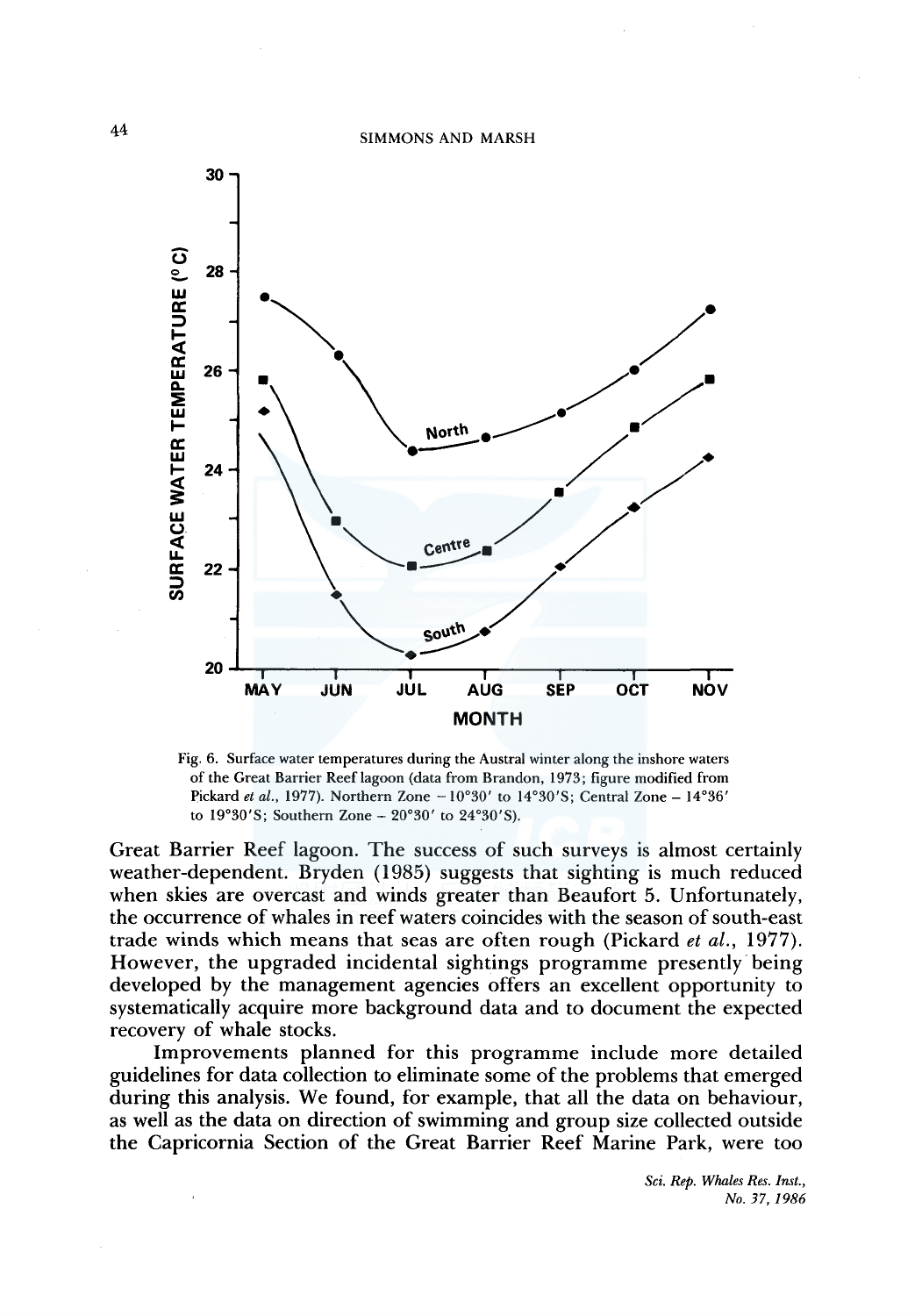inconsistent and subjective to be of use. However, the introduction to Australia of the benign research techniques that have been successfully used to study humpbacks in other areas should quickly improve the quality of the data collected.

If humpbacks recover to their pre-whaling numbers, whale watching promises to become a highlight for winter visitors to the reef, and a potential concern for Great Barrier Reef Marine Park management agencies. It is fortunate that the whales migrating up the east coast of Australia are protected by the Great Barrier Reef Marine Park which includes 99% of the reef region. This is the only whale habitat receiving such protection in the Southern Hemisphere (see Johnson and Wolman, 1984).

#### ACKNOWLEDGEMENTS

Many people and several institutions helped provide the information included in this paper. We wish to thank the following: Peter Arnold, Australian National . Parks and Wildlife Service, Vincent Burns, Brian Dalton, George Heinsohn, Great Barrier Reef Marine Park Authority and staff, Heron Island Research Station and Resort staff, Janet Lanyon, Lloyds Helicopters, One Tree Island Research Station staff, Piccolo Aviation, Q.NPWS Maritime Estate field staff, Henry Reynolds, Andrew Smith, and the many members of the public who completed humpback whale sighting sheets. The figures were drawn by Keith Saalfeld. Peter Arnold, Michael Bryden, Wendy Craik and Janet Lanyon made useful comments on the text.

#### REFERENCES

- BRYDEN, M. M., 1985. Studies of humpback whales *(Megaptera novaeangliae),* Area V. pp. 115-123 *In:* J. K. Ling and M.M. Bryden (eds) *Studies of Sea Mammals in South Latitudes.* South Australian Museum, Adelaide. 132 pp.
- CHAPMAN, D.G., 1974. Status of Antarctic rorqual stocks. pp. 218-238 *In:* W.E. Schevill (ed.) *The Whale Problem.* Harvard University Press, Cambridge, Mass. 419 pp.
- CHITTLEBOROUGH, R. G., 1965. Dynamics of two populations of the humpback whale *Megaptera novaeangliae*  (Borowski). *Aust.]. Mar. Freshwat. Res.,* 16: 33-128.
- DARLING, J.D., K.M. GIBSON and G.K. SILBER, 1983. Observations on the abundance and behaviour of humpback whales *(Megaptera novaeangliae)* off West Maui, Hawaii, 1977-79. pp. 201-222. *In:*  R. Payne (ed.) *Communication and Behaviour of Whales.* Westview Press, Boulder, Colorado. 643 pp.
- DAWBIN, W.H. and R.A. FALLA, 1949. A contribution to the study of the humpback whale based on observations at New Zealand shore stations. *Proc. Pacif. Sci. Cong., 7th,* 4: 373-82.

HERMAN, L.M. and R.C. ANTINOJA, 1977. Humpback whales in the Hawaiian breeding waters: population and pod characteristics. *Sci. Rep. Whales Res. Inst.,* 29: 59-85.

- JOHNSON, J.H. and A.A. WOLMAN, 1984. The humpback whale, *Megaptera novaeangliae. Mar. Fish. Rev.,*  46(4): 30-37.
- LEATHERWOOD, S., D. K. CALDWELL and H. E. WINN, 1976. Whales, dolphins and porpoises of the Western North Atlantic. A guide to their identification. *NOAA Technical Report NMFS CIRC* 396, 176 pp.

PATERSON, R., 1985. Sightings suggest whale numbers increasing. *Australian Fisheries,* 44(5): 43-45.

PATERSON, R. and P. PATERSON, 1984. A study of the past and present status of humpback whales in east Australian waters. *Biol. Conserv.,* 29: 321-343.